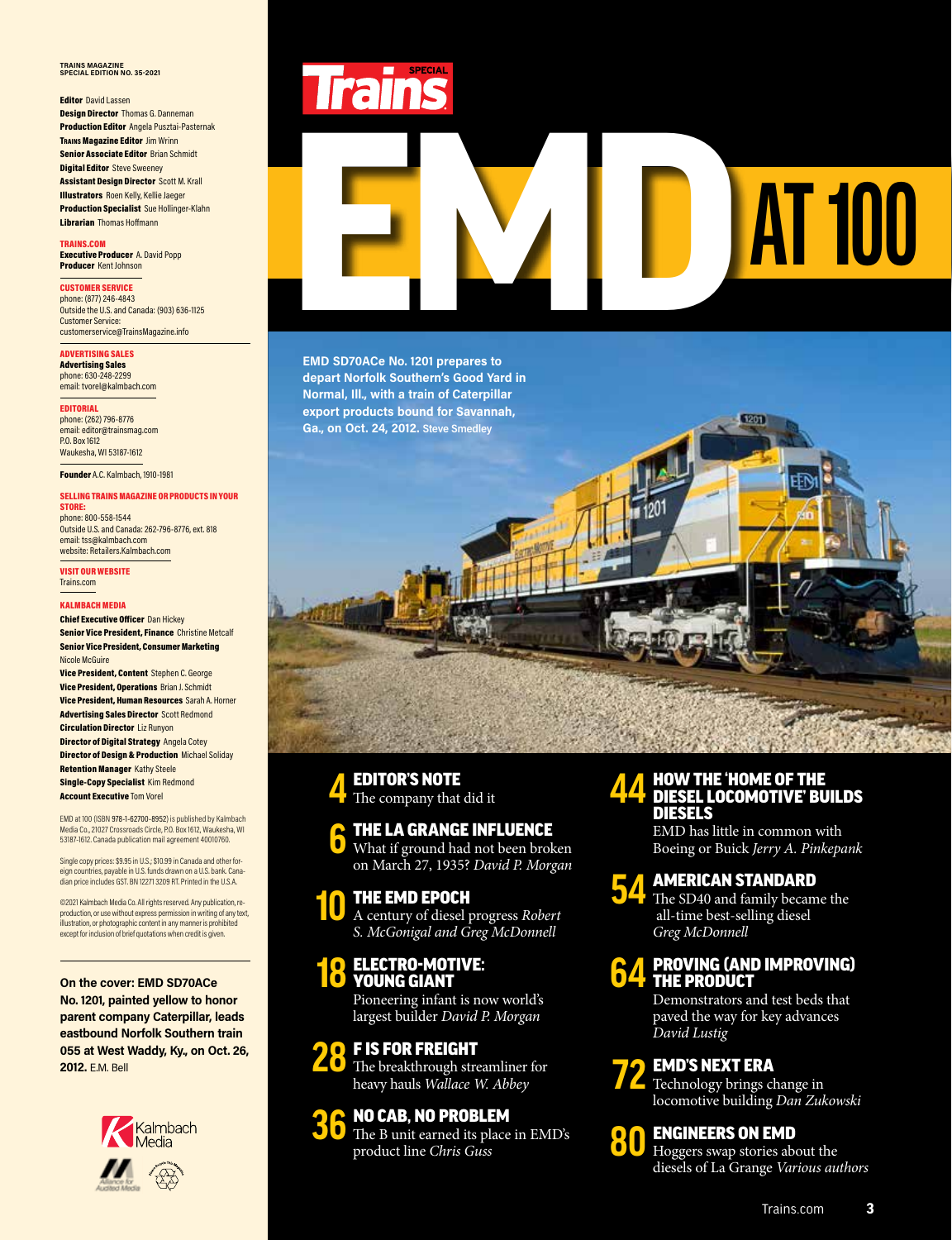

**1948-54: TRIPLE THREAT** Flooded with orders, EMD operates Plant 3 in Cleveland to produce switchers and road-switchers. Plant 2 on Chicago's South Side made parts and did subassembly work before closing in the late 1980s.

### **1949: KING OF THE CABS, AND FIRST OF THE NEW ORDER**

Refinements to the F3 produce the F7, whose sales of 4,221 units (including FP7 cousins) in just five years make it the bestseller of all the Fs, and send the steam locomotive reeling. The same year (after an uncharacteristic stumble with the BL2), EMD unveils its version of another concept — the road-switcher. The 1,500-hp unit's "GP7" designation reflects its marketing as a general-purpose machine. The first Geep, Chicago & North Western GP7 No. 1518, reposes at an EMD open house in 1972. J. David Ingles, Brian Schmidt collection

### **1950: DIESELS FOR THE DOMINION**

General Motors Diesel Division (GMD) opens a new plant in London, Ontario, to build for the Canadian domestic market.

**1951: MILESTONE** EMD produces its 10,000th unit — Wabash E8 No. 1009, an example of the 2,250-hp locomotive that helped finish off steam power on premier passenger trains.

**1952: SPECIAL DUTY** SD7 demonstrators tour the U.S., kicking off the six-motor Special Duty series that would become popular in the mid-1960s.

**1953: BABY BOOM IN DIESELS** Chicago's Plant 2 churns out F and Geep cabs for final assembly at La Grange, the "Home of the Diesel Locomotive." The railroads are pushing hard to dieselize, and EMD has better than 75% of a market that, at its peak, sustained four major builders.

**1955: LAST DOMINO** Norfolk &  $\bullet$ Western, the last great bastion of steam power (it built its own as late as 1953), orders four GP9s. Within five years, N&W is fully dieselized, its roster twothirds EMD. Two Geeps handle a train near Portsmouth, Ohio, in 1962. John S. Ingles, Brian Schmidt collection







**1956: BUCK ROGERS REDUX** In an echo of the 1930s, lightweight trains seem the answer to highway competition, so EMD fields the Aerotrain, a 1,200-hp, three-axle locomotive with jet-age styling pulling cars based on GM bus bodies.

**1958-59: MORE POWER** Prompted  $\bullet$ by work done by Union Pacific, EMD introduces turbocharging — the use of engine exhaust gases to force additional air into the cylinders during each power stroke, boosting engine power by 33% or more — in the SD24 (shown) and GP20. Brian Schmidt collection

### **1959: SUNSET FOR THE "PURE" GEEP**

The last GP9 is built (but for a final 10 from GMD in 1963): at 4,257 units, the GP9 is the best-selling Electro-Motive design to date. Also in 1959, EMD builds its first lownose units for road service (though Phelps Dodge got long-hood-forward GP9s in 1955 with low short hoods for better viewing of the train behind).

**1960: F-UNIT FINALE** New Haven ro 2059, last of the road's unique dualpower (diesel-electric/third-rail-electric) FL9 fleet, is delivered, bringing down the curtain on F-unit production. Sister 2043 is pictured at Route 128 station in Massachusetts. Matthew Herson, Brian Schmidt collection

### **1961: BIRTH OF A FAN FAVORITE** With

"first-generation" diesels coming due for retirement and a horsepower race heating up among EMD, Alco, and newcomer GE, EMD introduces the 2,250-hp GP30,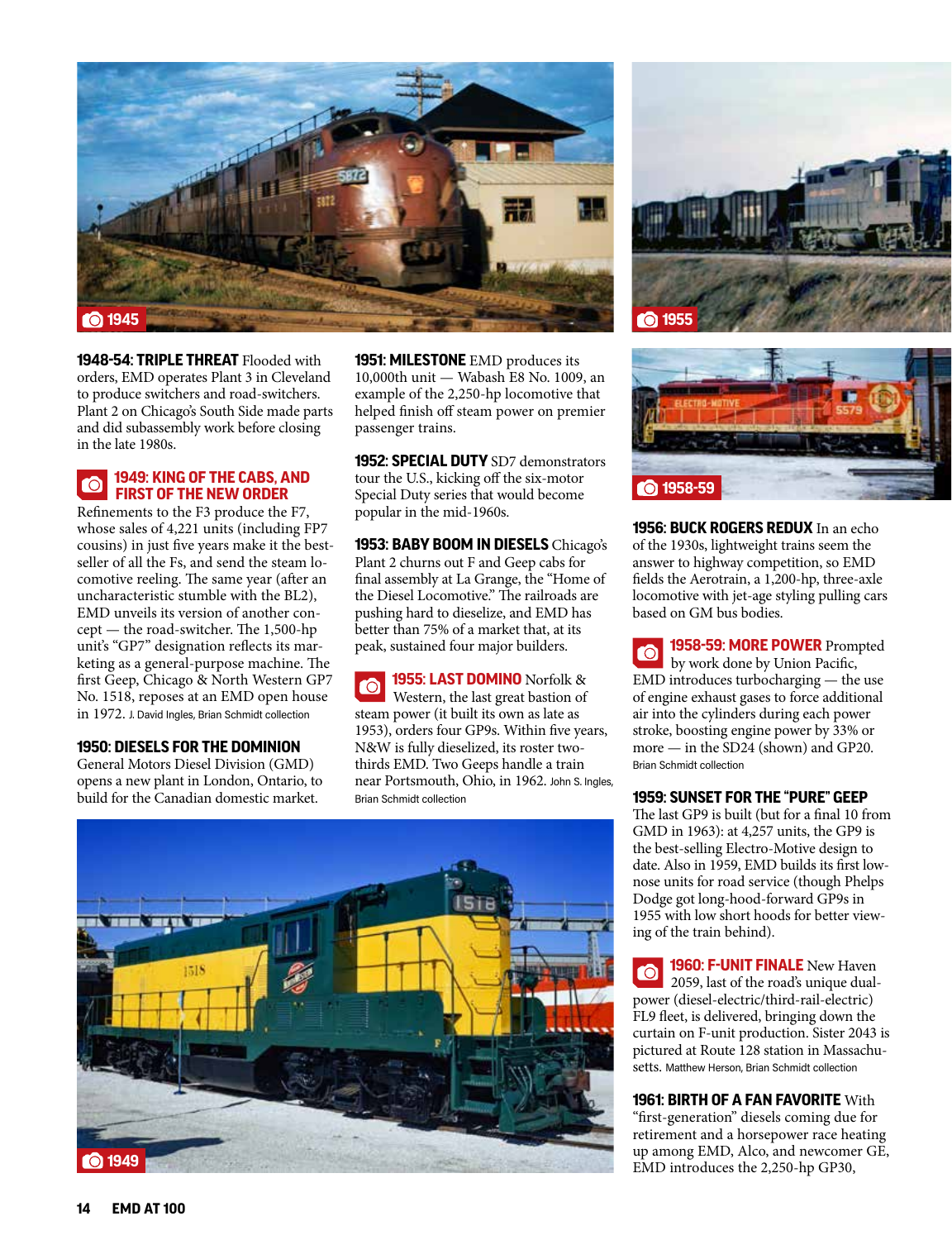



whose distinctive rooftop cowling would make it popular among railfans.

**1962: ANOTHER MILESTONE** EMD builds its 25,000th locomotive — Louisville & Nashville GP30 No. 1014.

**1963: NEW FACE - 1** The angled-**TÔ** roof "Spartan" cab is introduced on the 2,500-hp GP35. More than 14,000 lownose/Spartan-cab locomotives would be produced over the next three decades. J. David Ingles, Brian Schmidt collection

**1964: BYE-BYE, BULLDOG** Union Pacific E9 No. 914, the last of more than 5,600 E and F units built with EMD's classic round-



ed nose, leaves La Grange. Functionalism has triumphed; streamlining is dead.

**1964-65: BLACK MARIAS** Ten experimental units, in unassuming black, roam the nation testing the new 645 prime mover and A.C.-D.C. alternator-rectifier transmission system (straight D.C. had been standard). Flared-radiator SD40s 434E and 434F handle a Chesapeake & Ohio train at Toledo, Ohio, in 1965. James J. Genat

**1966: 645-A-GO-GO** EMD launches a whole new line of 645-engined locomotives, headed up by the SW1500, GP38, GP40, SD40, and the 20-cylinder, 3,600-hp, flared-radiator SD45. Dieseldom's second generation is in full swing.

### **1967: STRIPPED-DOWN STREAMLINING**

For its top passenger trains, Santa Fe asks for something dressier than a simple hood unit. The full-width cowl on the FP45 (and F45 freighter) harks back to the contours of the Es and Fs, and offers protection during on-the-road troubleshooting in bad weather, making the cowl popular in Canada.

**1969: CENTENNIAL** A century after the Golden Spike, UP buys EMD's biggest ever: the 16-wheel, twin-engine, 98-foot-long, 6,600-hp DDA40X. Though unique to UP, the 6900s presaged the Dash-2 line of locomotives and was North America's first wide-nose hood unit.

**1972: GETTING BETTER ALL THE 10 TIME** The popular 1966 Line is improved thanks to a number of refinements, chief of which is a modular "plug-in" electrical control system. With Alco having bowed out in 1970, only two big builders remain: EMD and GE. The Dash-2 line enables EMD to continue to dominate the market. Trains collection

### **1975-76: JUICE JACKS (FREIGHT)** The

first U.S. "energy crisis" has some Class I railroads mulling electrification, so EMD and Swedish manufacturer ASEA team up on two freight units for tests on Penn Central. But within a few years, the "crisis" passed, Conrail forsook electric freight operations, and the GM6C and GM10B were orphaned.



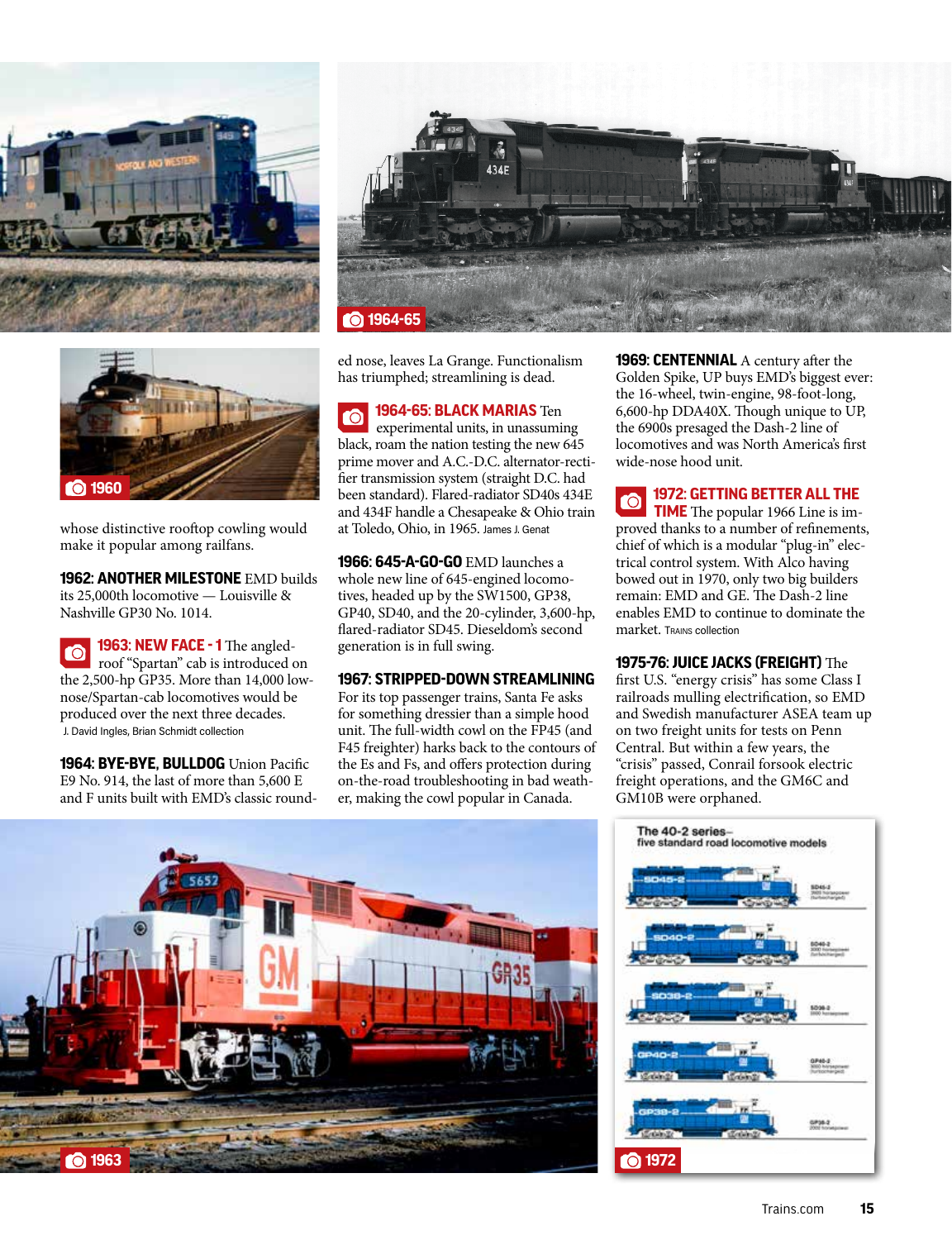### **The venerable B unit earned its place in the EMD product line**

### **by Chris Guss**

n the desert southwest, twin ribbons of steel lie across a barren landscape. The flickering lights of distant signals dance in the heat rising up from the rails. Far off a headlight appears, growing larger by the second. In no time, a hot Santa Fe intermodal train slams past at 70 mph. Its mile-long stretch of intermodal cars is led

by a quartet of EMD 60-series four-axle diesels wearing Santa Fe's red-and-silver Super Fleet paint scheme.

This scene played out countless times in the 1990s on Santa Fe's Chicago-to-California main line, both in Santa Fe days and, later, the BNSF era. The train's locomotive consist was unique to contemporary railroading, set up in a perfect A-B-B-A consist with two GP60Ms on either end and a pair of cabless GP60Bs in the middle. The GP60B units represented the swan song of EMD's cabless locomotive production, ending more than a half-century of B units

used in almost every type of service in North America.

**NO CAB**

The cabless B unit has been around since almost the beginning of dieselization, with EMD taking the lead in its production. Whether it was for service on freight or passenger trains, on the road or in the yard, EMD had a cabless answer for any customer. Production of B units spanned from the first six-axle EB passenger locomotive in 1937 to those GP60Bs constructed for Santa Fe in 1991.

A B unit is simply a locomotive without a cab for a crew to occupy. While a cabless unit can have hostler controls — basic equipment to enable an employee to move the unit around in the yard — these controls are not designed for over-the-road service. Over the years, the vast majority of cabless units have been constructed new from the factory, although some were converted in-house by various railroads, sometimes following a wreck in which the cab was severely damaged.

When cabless units entered the North American market in the late 1930s, prime movers were generally in the 900-1,500 hp range for both passenger and freight models. To lure railroads to the new diesels, builders such as EMD had to create motive power consists to equal or surpass the performance of the largest steam locomotives. This led to the development of multipleunit locomotives.

Dispensing with cabs on middle units had several advantages. Cabs and the equipment found inside them were expensive; eliminating them would save railroads money. Moreover, cabless units would address labor issues in which unions would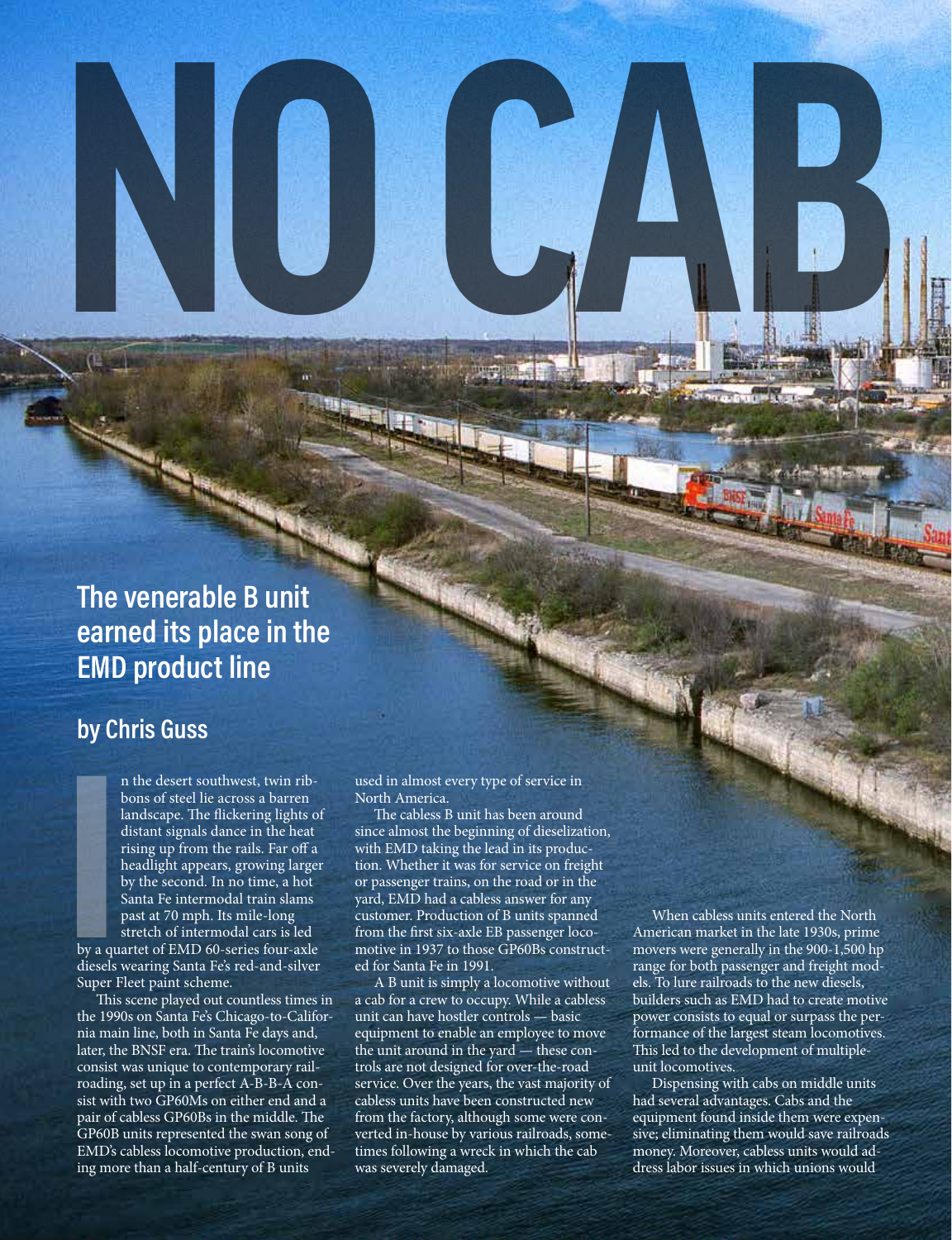### **NO PROBLEM**

**Contaged** 

**THEF** 

**In the early 2000s, when six-axle power was firmly entrenched on mainline trains, BNSF Railway regularly dispatched its hot Chicagoto-Los Angeles intermodal train with solid fouraxle power consists. On March 6, 2000, Z-WSPLAC1-04 departs Willow Springs yard with a perfect A-B-B-B-A consist and is following the Chicago Sanitary and Ship Canal to Joliet. Chris Guss**

 $77.14$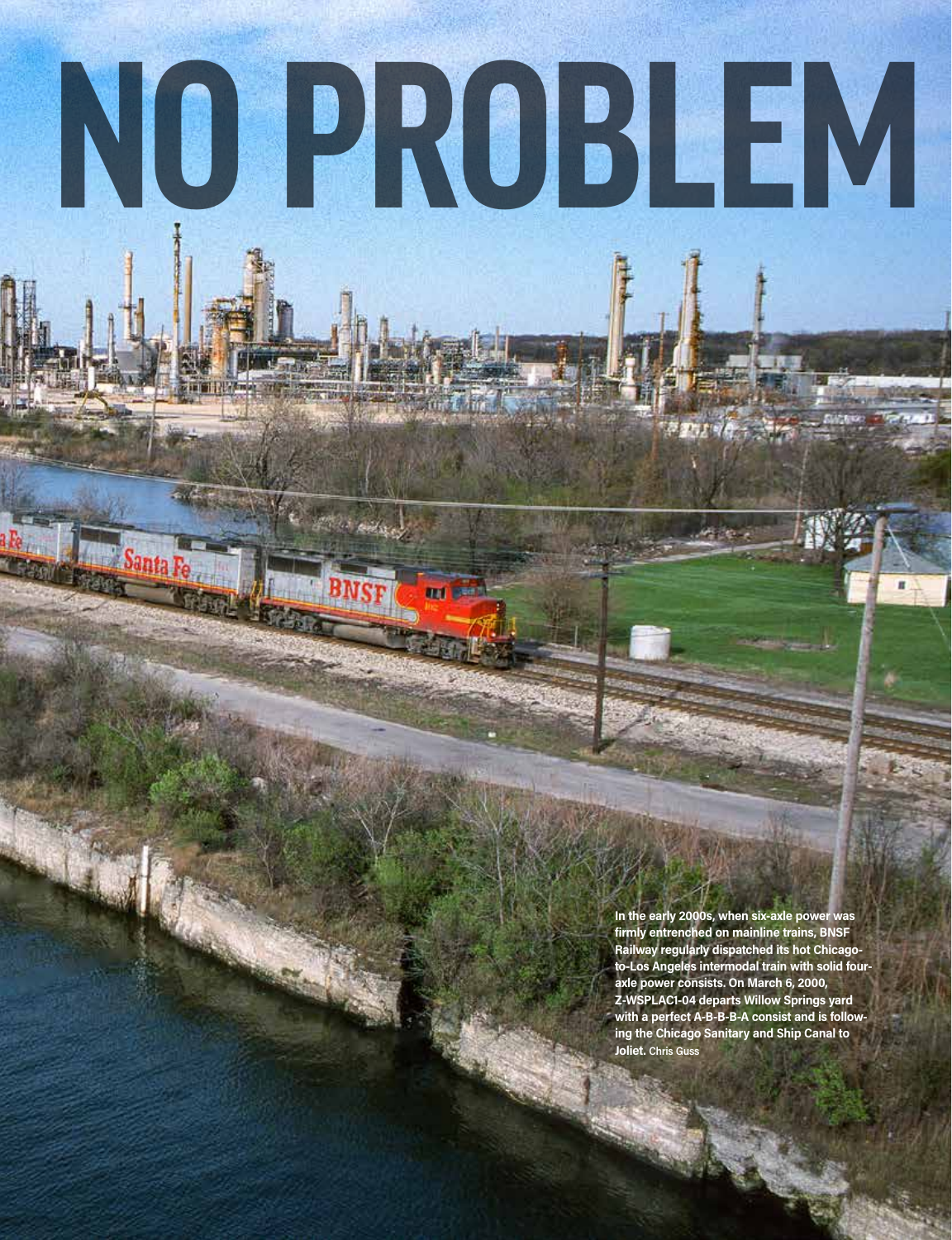## PROVING <sup>(AND</sup> (AND

### **EMD demonstrators and test beds that paved the way for key advances**

### **by David Lustig**

roduct demonstrators and test beds have exactly one job in life — showing potential customers the wonders and delights of a new product.

are pure te<br>are pure te<br>test beds; Demonstrating a new locomotive is one thing, and proving its technology in a test bed can be another. Some, like the SD45X, are pure test beds. Others are demos and test beds; still others are strictly demos.

Sometimes they work well. Other times, not so much. With diesel locomotives, we

remember those that were the pioneers in entire new classes of diesels such as the GP7 or F3 and quickly forget those that failed, for one reason or another, to bring home the hoped-for mass orders. Few of us recall the early BL-series or the later second-generation GP15D and GP20D models — not to be confused with "normal" GP15s and GP20s — despite the company fielding demonstrators.

After consulting with knowledgeable industry engineers and drawing on insights gained over decades of experience, here is

an opinionated list of some of the most interesting EMD demonstrators and test beds to burnish the rails.

### **FTA and B**

ELECTRO-MOTIVE

The FT had an impact on the railroad industry akin to the Douglas DC3 and Boeing 707 in aviation.

The industry was generally moving toward the idea of regular diesel propulsion in mainline freight service — many passenger trains were already in Dr. Diesel's